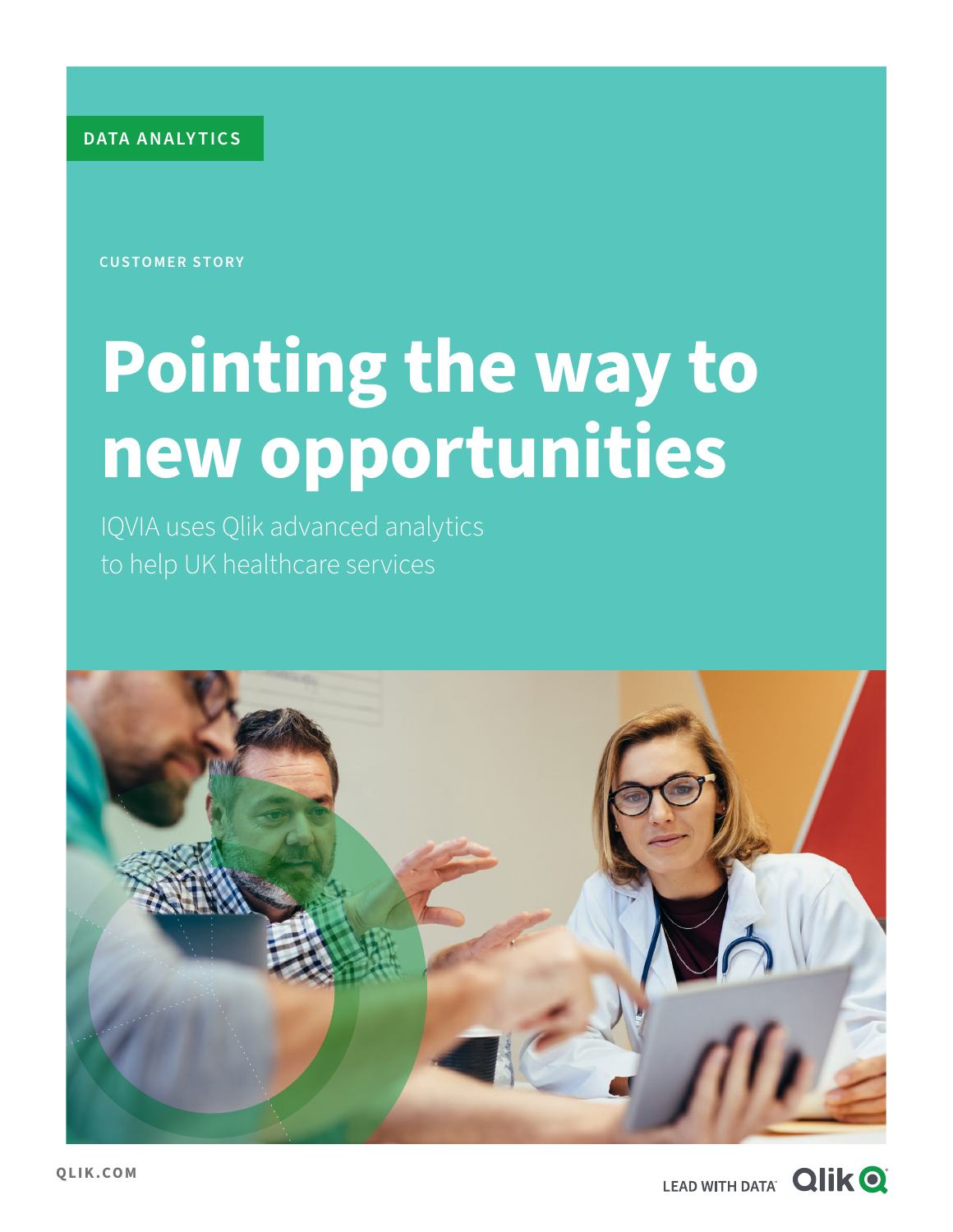#### **CUSTOMER STORY**

## **EIQVIA**

"Qlik Sense data analysis is a vital part of the intelligent connections that we make across all aspects of healthcare. With its powerful insights we help our customers to make better decisions and, ultimately, improve patient outcomes."

Peter Lane, Head of Healthcare, UK&I, IQVIA

#### **The challenge of disconnected health services**

Healthcare is a complex and disconnected environment where innovation and breakthroughs rely on navigating vast quantities of data from disparate stakeholders. Meeting this challenge is the specialty of IQVIA, a leading global provider of advanced analytics, technology solutions and clinical research services to the healthcare sector.

With 72,000 employees from clinicians to data scientists, the company is active in over 100 countries. Its Connected Intelligence offering brings together many elements of the healthcare service, helping customers to accelerate the clinical development and commercialization of new treatments and streamlining patient services.

In the UK, IQVIA works across eight key areas that include patient experience and outcome measures, costing, benchmarking, clinical coding and population health. In the UK, it also runs one of the world's largest life sciences laboratories supporting widescale clinical trials.

#### **Data analysis to support better decisions**

Principal customers of IQVIA's healthcare team are hospitals of the UK's National Health Service (NHS). They use IQVIA's insights to learn how to fund increasingly complex patient pathways and drugs, how to better manage resources and how to maximize the use of data to improve their services with a view to improving patient outcomes.

#### **Solution Overview**

**Customer Name**  IQVIA

**Industry**  Healthcare

**Geography**  UK

**Function**  Finance, IT

**Business Value Driver**  Patient Intelligence, Reimagined Processes

#### **Challenges**

- Support healthcare breakthroughs and innovations
- Bring together data from many disconnected environments
- Indicate areas for improved processes and reduced cost

#### **Solution**

Uses advanced data analytics provided by QlikView and Qlik Sense.

#### **Results**

- Potential financial opportunities identified for healthcare customers
- Improved patient care with better bed usage and reduced waiting times
- Better clinical procedures to increase operating theater productivity and efficiency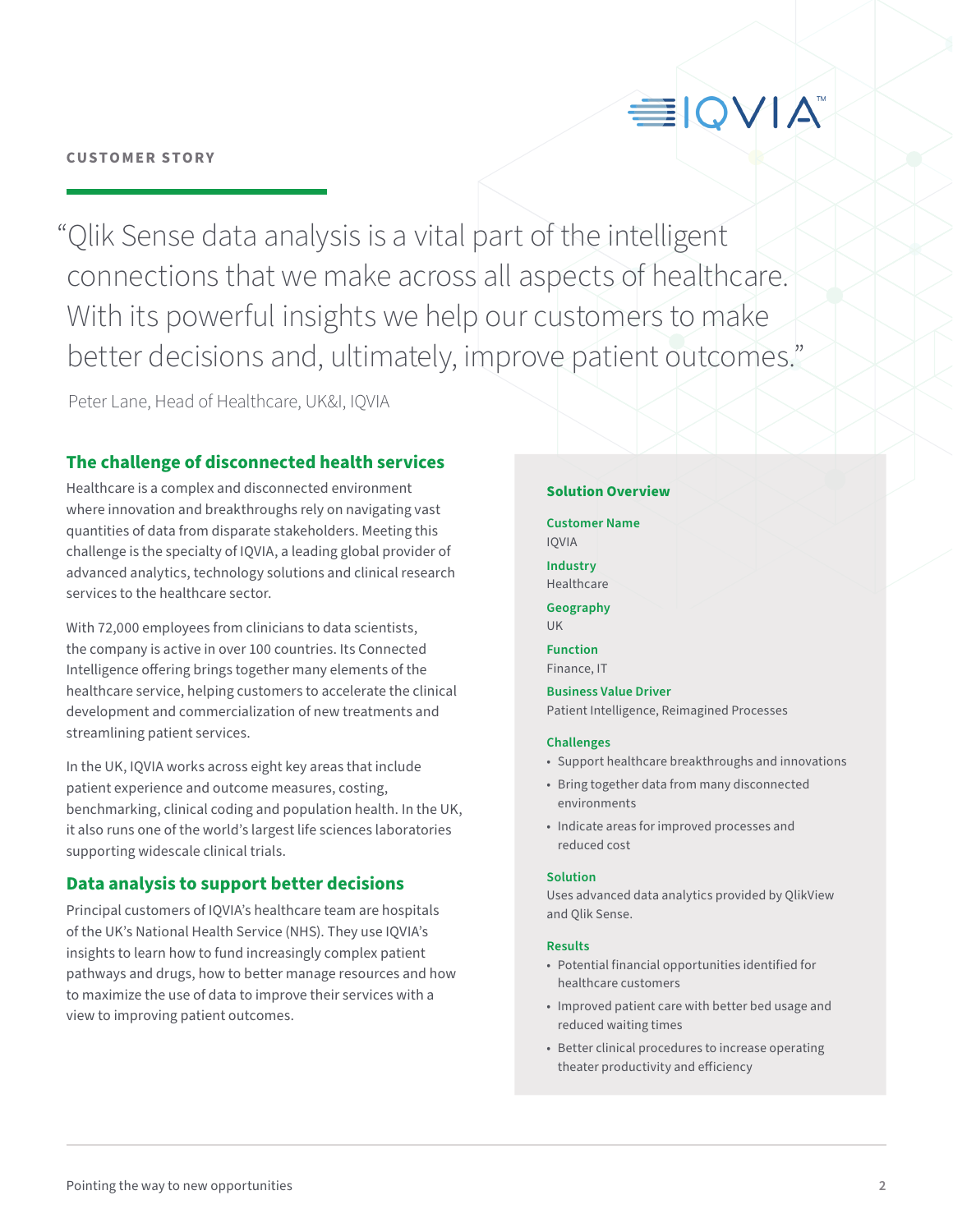Effective data analysis is at the core of IQVIA's offering. This started with QlikView and is migrating to Qlik Sense, which is now used for 60% of applications. Migration to Qlik Sense, with an easy-to-use design which is welcomed by end users in the NHS, has resulted in a 30% increase in usage.

"Our use of Qlik was driven by the market because it is the de-facto standard for the NHS," says the Solution Director of IQVIA's Healthcare Team, Mike Griffiths. "That is why all the solutions we have built have been in Qlik."

The company has both OEM and reseller associations with Qlik. Many services such as benchmarking, clinical coding analytics and population health are hosted, which is done through OEM status. Other solutions are deployed on-premise using a reseller model.

"Our hosted services are essentially software or platform-as-aservice," explains Griffiths. "The hospitals deliver their data into our data center and we shape it, model it and publish it into Qlik Sense dashboards that we host. Our NHS customers then access those and use the applications they have bought to do their analysis.

"We can also deploy our software into their premises where they do the work themselves and populate dashboards that are deployed into their estate. In addition, we can generate analysis on behalf of the trusts, producing analysis flat packs to highlight possible focus areas. At all times the data is secure and only shared with the NHS hospitals."

#### **Ensuring safety and quality of patient care**

More than 100 customers now use IQVIA's benchmarking and clinical coding solutions and 80 use costing services. The subjects they cover are wide, from in- and out-patient activity, how operating theaters are utilized and how wards are managed to length of stay, readmission rates and mortality levels.

Every year, Qlik-powered benchmarking identifies an average of more than £2m of potential financial opportunities per NHS customer, delivering a significant ROI on the IQVIA solutions. It provides detailed analysis into the cost pools to drive transformation, procurement and service improvement programs. It also identifies bed day opportunities to support savings or higher throughput, resulting in reduced waiting lists and increased theater productivity. Correct coding ensures that trusts are appropriately reimbursed.

Being a Qlik OEM partner delivers knowledge sharing that helps IQVIA develop new products, learn about Qlik's new offerings and use Qlik Continuous Classroom for staff training. Looking to its future roadmap, IQVIA is investigating the use of Qlik Alerting and the Qlik Data Integration platform.

"Historically, healthcare providers have acted in isolation from the payers who, in turn, have acted in isolation from patients," concludes Griffiths. "Our system is helping to get all these bits working together to ensure that patient care is safe, secure and of good quality. The timing is ideal with the NHS' focus on working as joined up regional health systems called Integrated Care Systems (ICSs). Joining all those bits into Connected Intelligence is key and Qlik helps us to do that."